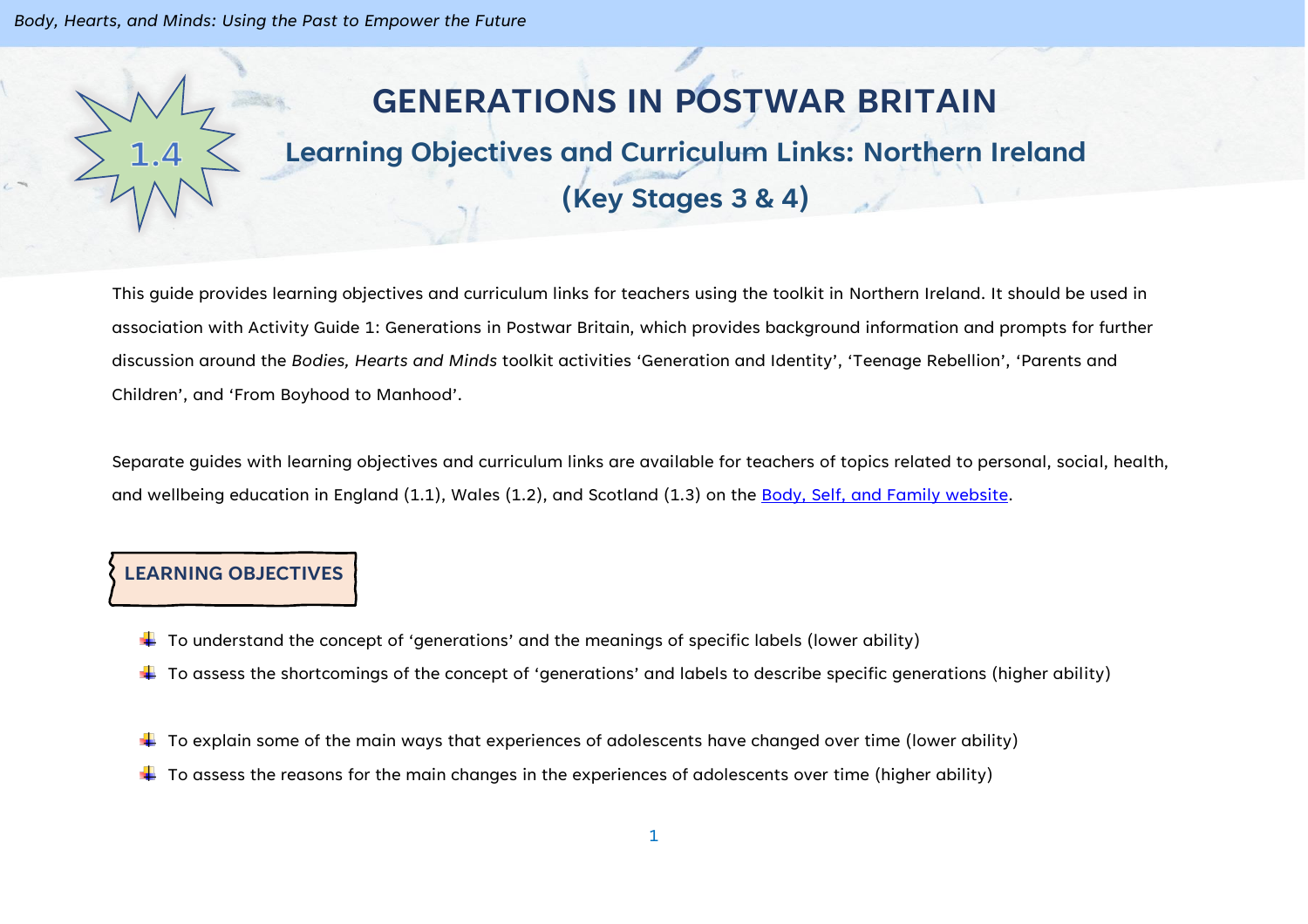- $\ddotplus$  To identify examples of how gender and class affected generational experience in the postwar period (lower ability)
- $\ddotplus$  To understand how and why gender and class affected generational experience in the postwar period (higher ability)

## **HOW DOES THIS ACTIVITY LINK TO THE CURRICULUM?**

## **Learning for Life and Work: Personal Development (Northern Ireland)**

## **Key Stage 3 (age 11-14)**

**Pupils should have opportunities to explore the topics and develop the skills listed under each key concept heading.**

| Self-awareness                                                                                                                                           | <b>Relationships</b>                                                                                                                                                                                                                                                                   |
|----------------------------------------------------------------------------------------------------------------------------------------------------------|----------------------------------------------------------------------------------------------------------------------------------------------------------------------------------------------------------------------------------------------------------------------------------------|
| Explore and express a sense of self, for example, temperament,<br>feelings and emotions, personal responsibility, personal needs,<br>aspirations etc     | Explore the qualities of relationships including friendship, for<br>example, conditions for healthy relationships, types of<br>relationships, healthy boundaries, gender issues in<br>relationships, etc.                                                                              |
| Explore personal morals, values and beliefs, for example, the<br>origin of personal values, developing a moral framework,<br>personal integrity etc.     |                                                                                                                                                                                                                                                                                        |
| Investigate the influences on a young person, for example, peer<br>pressure, media, social and cultural trends, fears, anxieties and<br>motivations etc. | Develop coping strategies to deal with challenging relationship<br>scenarios, for example, sibling rivalry, caring for relatives,<br>domestic violence, teenage rebellion, child abuse, sexism,<br>change in family circumstances, coping with rejection,<br>loneliness and loss, etc. |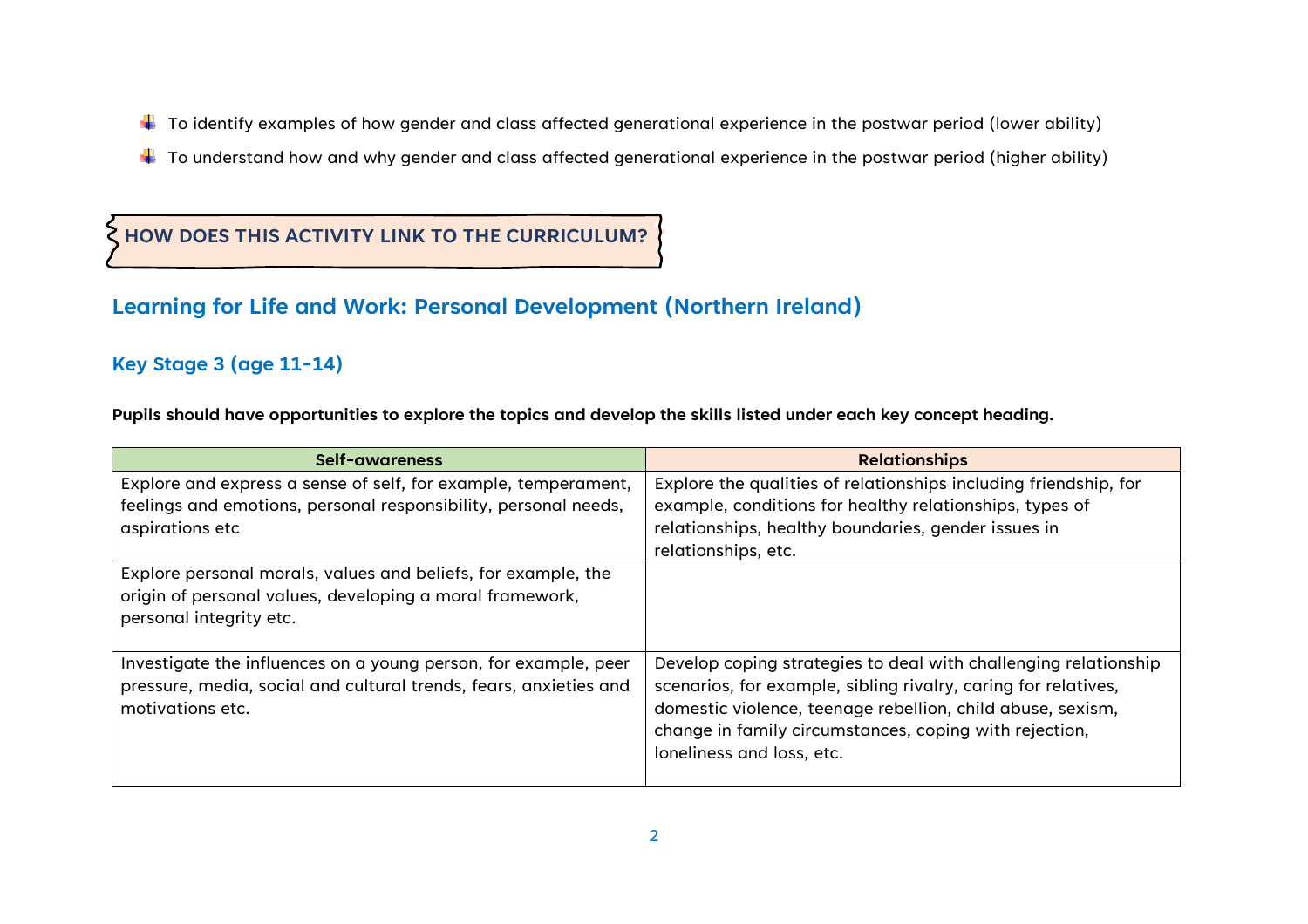| Develop skills and strategies to improve own learning, for   | Develop strategies to avoid and resolve conflict, for example, |
|--------------------------------------------------------------|----------------------------------------------------------------|
| example, self management, time management, attitudes and     | active listening, assertiveness, negotiation, mediation etc.   |
| motivation towards learning, organisation and recognition of |                                                                |
| own learning preferences, developing ambitions for life and  |                                                                |
| work etc.                                                    |                                                                |
|                                                              |                                                                |

#### **Generic Learning Outcomes**

Activities in the Hearts, Bodies, and Minds toolkit contribute to the following learning outcomes that require the demonstration of skills and application of knowledge and understanding of Personal Development. Pupils should be able to:

- research and manage information effectively to investigate PD issues;
- show deeper understanding by thinking critically and flexibly, solving problems and making informed decisions;
- demonstrate creativity and initiative when developing ideas and following them through;
- work effectively with others;
- demonstrate self-management by working systemically, persisting with tasks, evaluating and improving own performance.